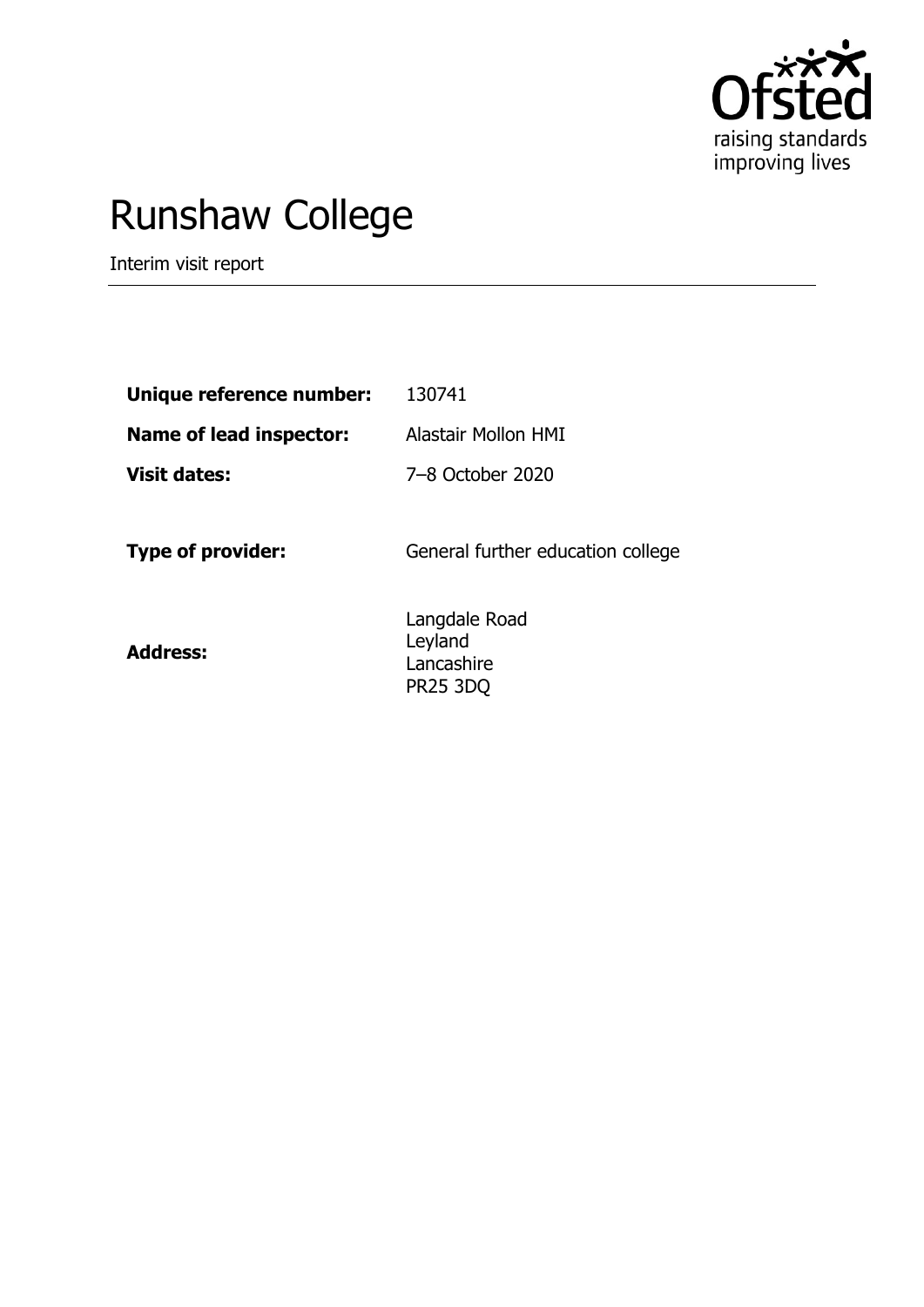

# **Interim visit**

# **Context and focus of visit**

On 17 March 2020, all routine inspections were suspended due to the COVID-19 (coronavirus) pandemic. As part of our phased return to routine inspections, we are carrying out '[interim visits](https://www.gov.uk/guidance/interim-phase-further-education-and-skills-providers#interim-visits)' to further education and skills providers. Interim visits are to help learners, parents, employers and government understand how providers are meeting the needs of students and apprentices in this period, including learners with high needs and those with special educational needs and disabilities. We intend to return to routine inspection in January 2021 but will keep the exact timing under review.

The focus of these visits is on the themes set out below and the findings are based on discussions with leaders, managers, staff and students.

## **Information about the provider**

Runshaw College is a tertiary college situated in the area of South Ribble and Chorley, Lancashire. The college operates across two main sites: a sixth-form centre in Leyland and a largely adult campus in Chorley. The Chorley campus also offers apprenticeships, higher education (HE) courses and a science and engineering curriculum for students aged 16 to 18. The area experiences low levels of unemployment but also has pockets of deprivation.

The college has approximately 5,800 students enrolled on courses from entry level to degree level. Around 5,000 students are enrolled on education programmes for young people, of which 4,500 follow an A level or advanced level 3 vocational programme. There are just over 500 students on adult and HE programmes and 325 apprentices who study between level 2 and level 5. Fifty-two students are in receipt of high needs funding. At the time of the visit, the college did not work with any subcontractors.

#### **What actions are leaders taking to ensure that they provide an appropriate curriculum that responds to the reasonable needs of learners and stakeholders and adapts to changed circumstances?**

Leaders and managers have retained broadly the same curriculum as in the previous academic year. They feel that staff have experienced a steep learning curve from March to June. Following extensive staff training, they have designed learning materials that can be accessed online. Curriculum managers say that senior leaders provided effective guidance while allowing them the freedom to design innovative learning resources that will benefit students and apprentices. Staff have created a library of online materials in a range of subjects that students and apprentices use to learn when they are not able to attend college.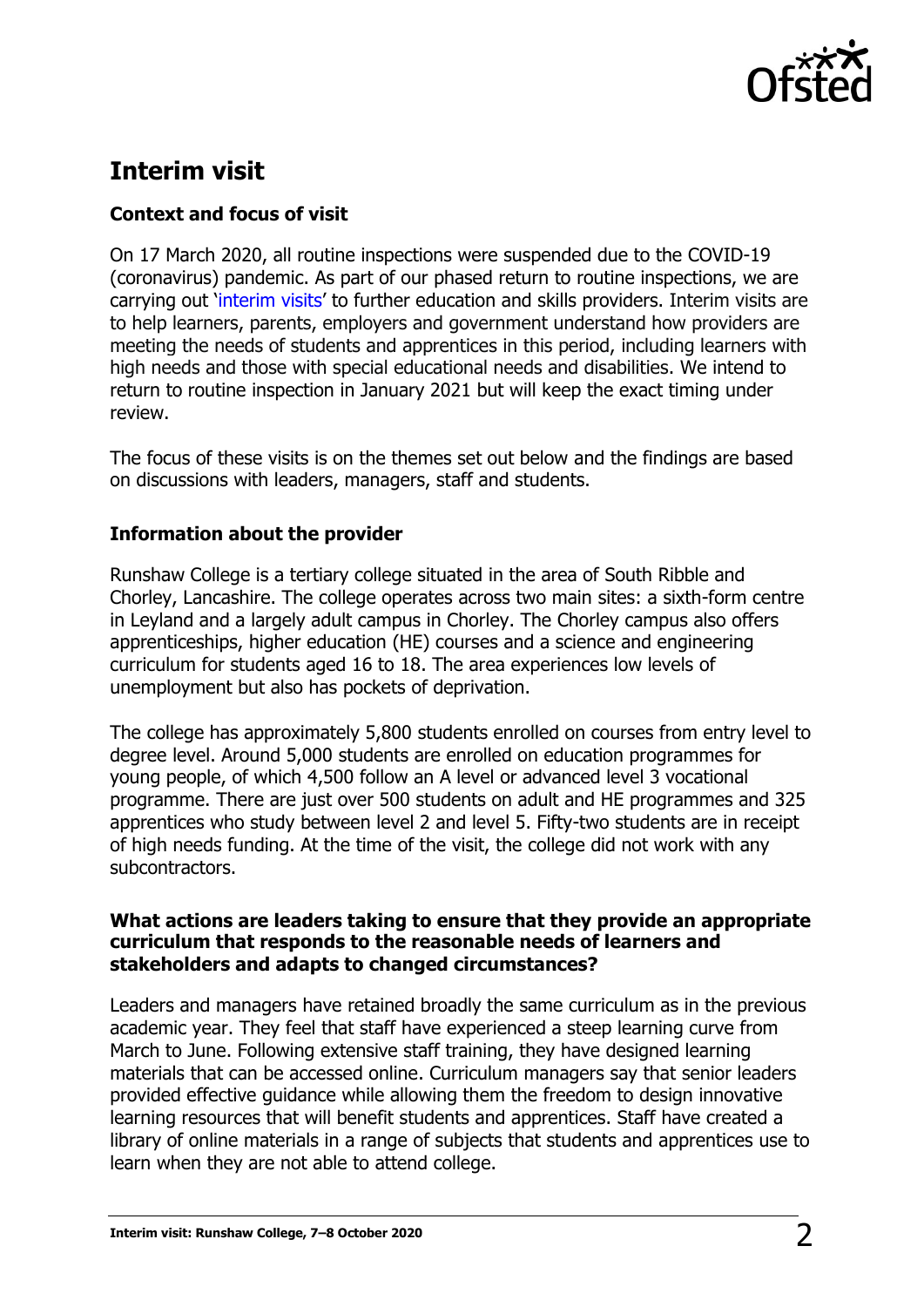

Leaders feel that staff have appropriately adapted the curriculum to reflect new attendance patterns. For example, students studying dance have focused on developing their essay writing skills and theoretical knowledge as access to the dance studio has been limited due to social distancing. Students on vocational programmes have had work experience moved from term one to term three and the teaching of preparation for employment has been brought forward. Leaders are working to ensure that students can experience the practical aspects of their programmes and increase the opportunities for A-level students to attend on-site lessons. They recognise that while teachers are very supportive, students feel less motivated to work in isolation at home.

Employers feel that the pandemic has had a minimal impact on their apprentices' curriculum. However, the move to online learning has been a significant change to how their apprentices learn. Employers said that college tutors swiftly adapted the curriculum to online delivery and were flexible in meeting the needs of apprentices, especially those who were furloughed. Apprentices have received extensive support around the effect of social isolation and strategies to support mental health. Employers feel that college staff have gone 'above and beyond' to meet their apprentices' needs.

### **What steps are leaders, managers and staff taking to ensure that the approaches used for building knowledge and skills are appropriate to meet the reasonable needs of learners?**

Leaders feel that they have made positive adaptations to their previous quality systems as a result of the changes implemented due to COVID-19 restrictions. They review on-site lessons, online 'live' lessons, online remote lessons and the resources used in each of these to ensure that students and apprentices continue to develop their knowledge and skills.

Teachers say that they continually review and develop curriculum content and the order in which they teach topics. They want to ensure that the 'remote curriculum' is stimulating and engaging. Teachers have adopted new learning technologies and social media to motivate students. They feel that students and apprentices are progressing through the curriculum at a faster pace and the quality of students' work has improved. Teachers have introduced frequent tests to give students who have never experienced public examinations practice of working in exam conditions.

Teachers feel that they have improved assessment practice. They use students' and apprentices' assessment results to identify any gaps in knowledge and adapt the curriculum to include this learning. For example, in mathematics, teachers have developed a range of five-minute 'how to…' videos helping students improve their knowledge of key topics such as algebra.

Leaders and managers told us about the positive changes the pandemic has brought that they will keep in future. For example, teachers and trainers describe how they use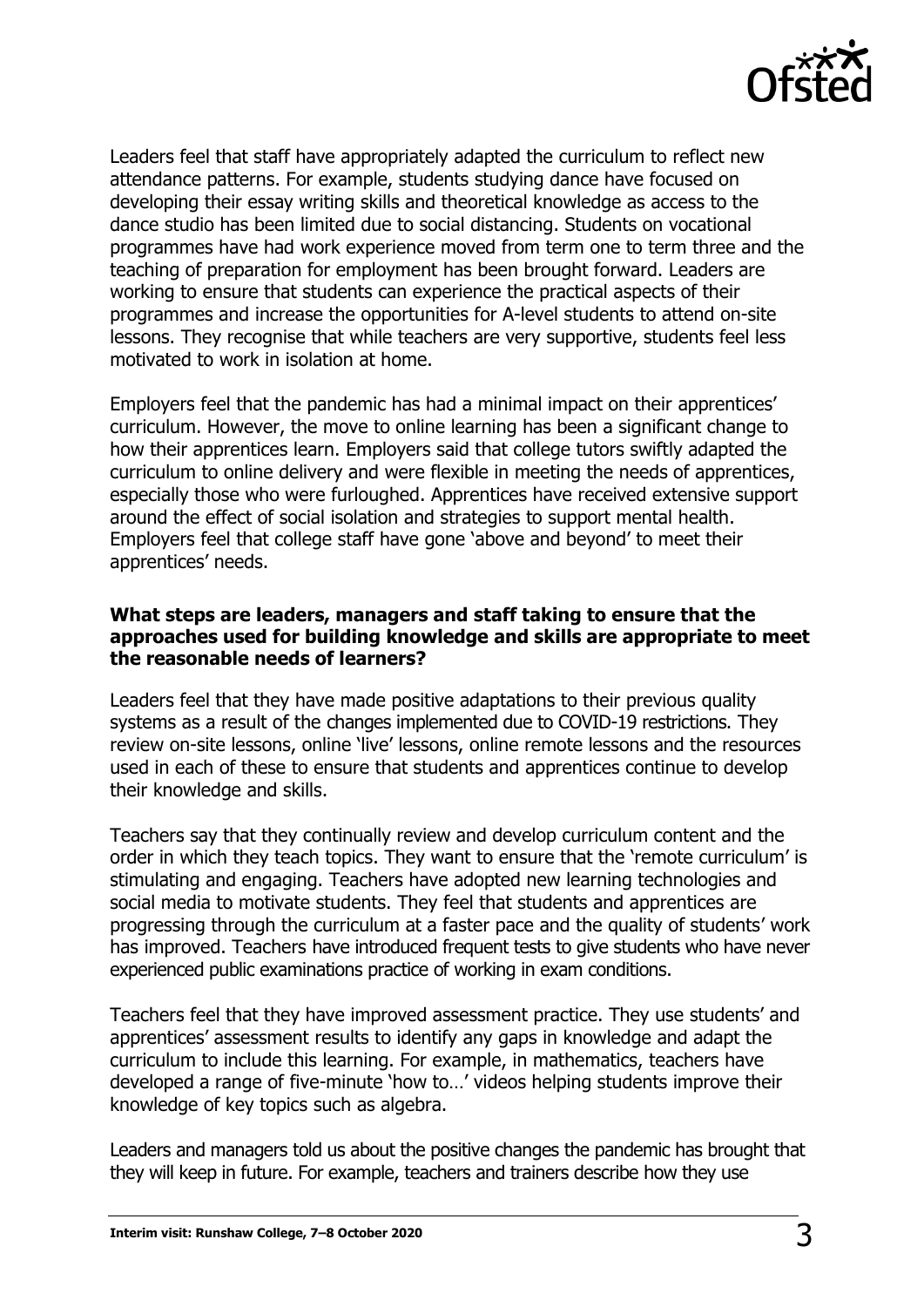

technology to provide timely feedback to students and apprentices. Trainers explained how they feel more able to support apprentices through online learning.

Leaders continue to provide students and apprentices with access to careers education using online events. They say that students, parents and carers have used these careers and HE events to help with choices about their future. Leaders state that they include advice about course choices and raising students' awareness about university life.

### **How are leaders ensuring that learners are safe and well informed about potential risks, including from online sources?**

Leaders are proactively supporting students with wraparound support services, including providing food parcels and physical checks for the most vulnerable students. They provided safety awareness sessions for staff and students to ensure that they could return to work and learning with confidence.

Teachers maintained regular support and contact with students throughout the period of COVID-19 restrictions. The student support team provided remote transition support and a bridging programme for students moving to the college in September.

Teachers identified increasing cases of students with social anxiety and mental health issues since the start of the pandemic. They have delivered a three-week tutorial programme of mental health and resilience training for students. Students and apprentices told us that they feel safe in college and at work and that they have had more calls checking on their welfare from pastoral staff.